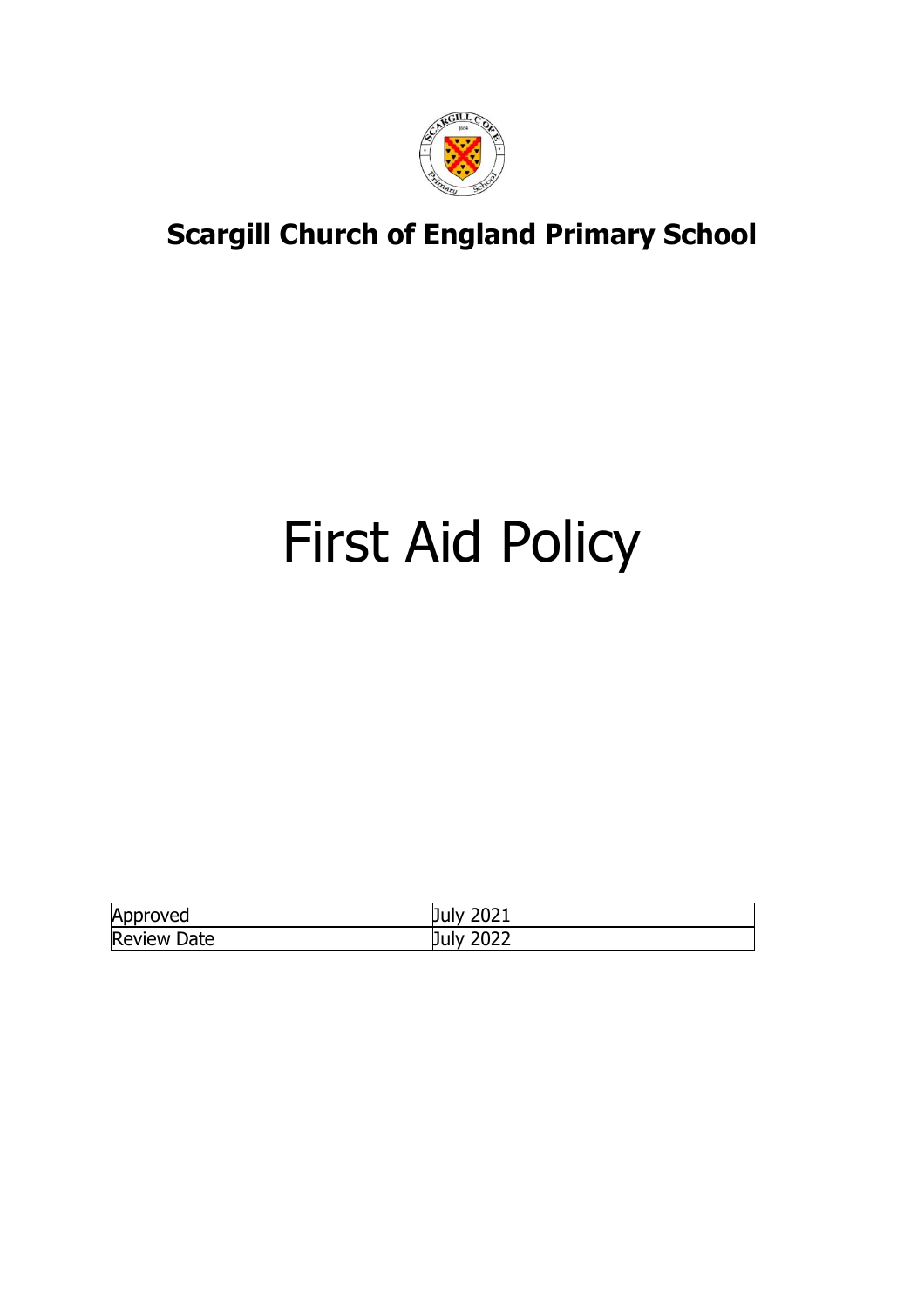### **Statement of intent**

Scargill CE Primary School is committed to providing emergency first aid provision in order to deal with accidents and incidents affecting employees, children and visitors. The arrangements within this policy are based on the results of a suitable and sufficient risk assessment carried out by the school in regards to all staff, pupils and visitors.

Scargill CE Primary School will take every reasonable precaution to ensure the safety and wellbeing of all staff and pupils. Details of such precautions are noted in the following policies:

- Health and Safety Policy
- Behaviour Policy
- Safeguarding Policy
- Educational Visits Policy

Head of school has overall responsibility for ensuring that the school has adequate and appropriate first aid equipment, facilities and personnel, and for ensuring that the correct first aid procedures are followed.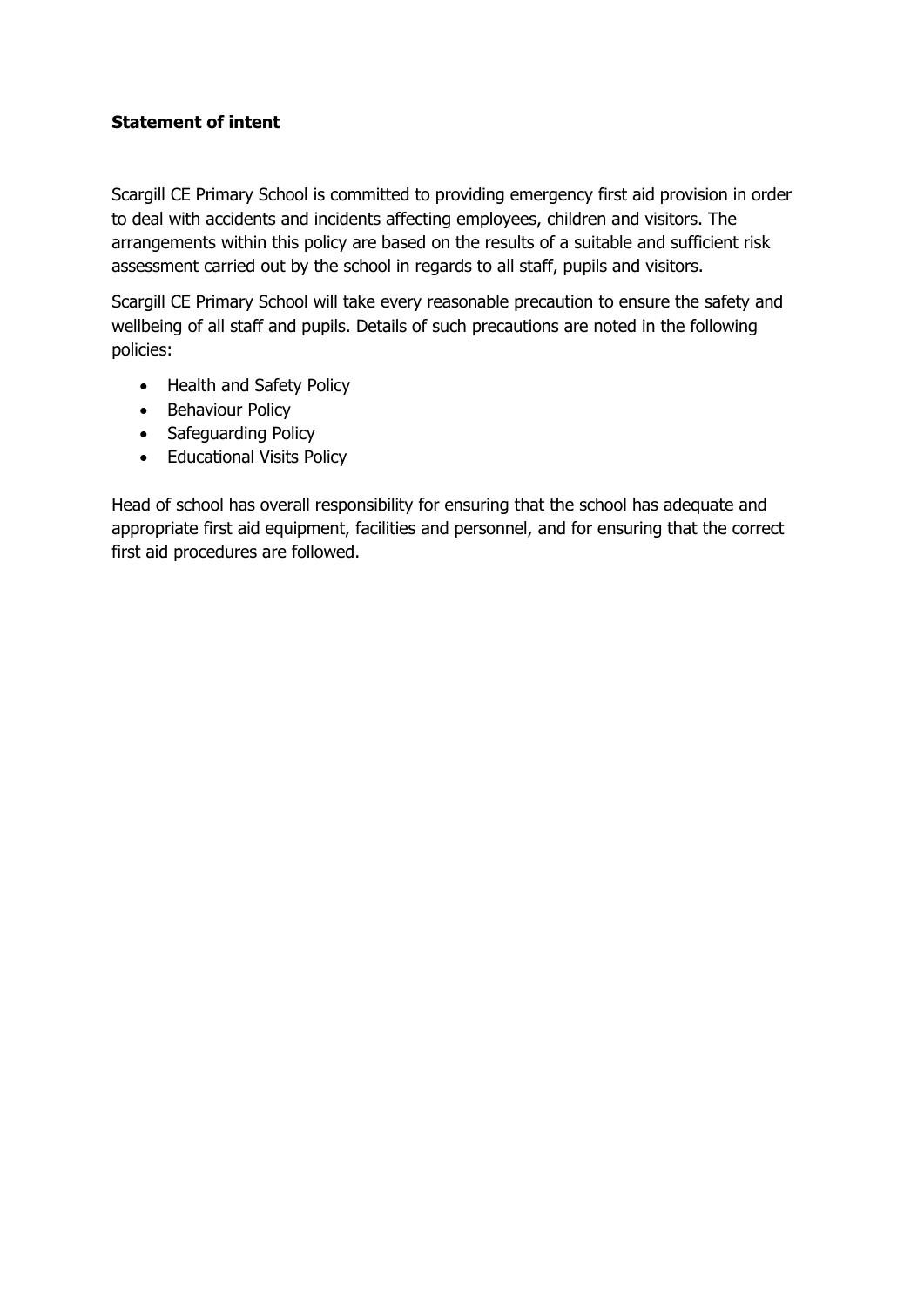

### **1. Legal framework**

1.1. This policy has due regard to statutory legislation, including, but not limited to the following:

The Health and Safety (First Aid) Regulations 1981 and approved code of practice and guidance

Health and Safety at Work etc. Act 1974 and subsequent regulations and guidance

### **2. Aims**

- 2.1. All staff should read and be aware of this policy, know who to contact in the event of any illness, accident or injury, and ensure this policy is followed in relation to the administration of first aid.
- 2.2. All staff will use their best endeavours, at all times, to secure the welfare of the pupils.
- 2.3. Anyone on the school premises is expected to take reasonable care for their own and others' safety.
- 2.4. The aim of this policy is to:
	- Ensure that the school has adequate, safe and effective first aid provision in order for every pupil, member of staff and visitor to be well looked after in the event of any illness, accident or injury; no matter how major or minor.
	- Ensure that all staff and pupils are aware of the procedures in the event of any illness, accident or injury.
	- Ensure that medicines are only administered at the school when express permission has been granted for this.
	- Ensure that all medicines are appropriately stored.
	- Promote effective infection control.
- 2.5. Nothing in this policy should affect the ability of any person to contact the emergency services in the event of a medical emergency. For the avoidance of doubt, staff should dial 999 for the emergency services in the event of a medical emergency before implementing the terms of this policy, and make clear arrangements for liaison with ambulance services on the school site.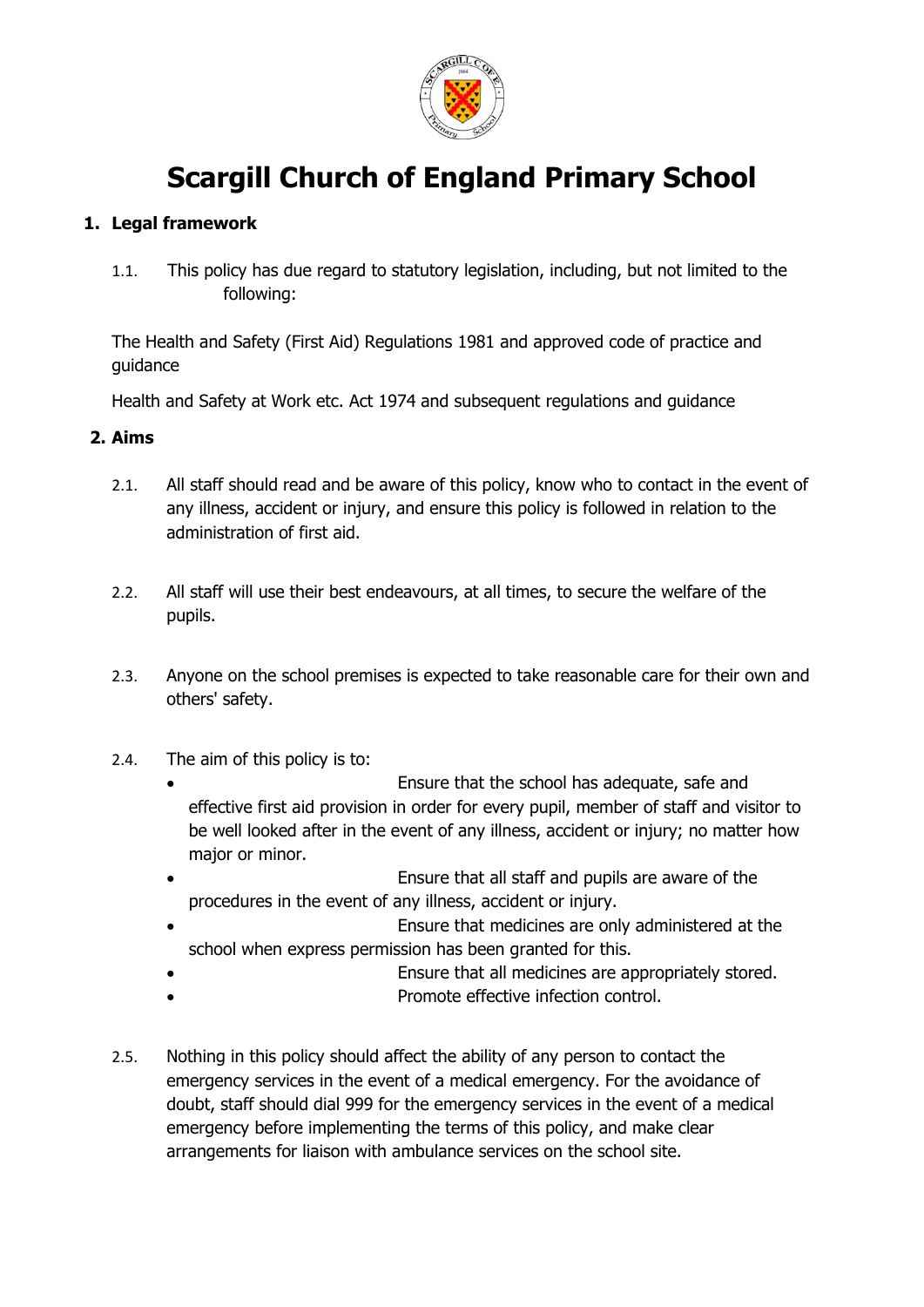

To achieve the aims of this policy, the school will have suitably stocked first aid boxes. Where there is no special risk identified, a minimum provision of first aid items would be:

| $\bullet$ | A leaflet giving general advice on first aid;   |  |
|-----------|-------------------------------------------------|--|
| $\bullet$ | Individually wrapped sterile adhesive dressings |  |
|           | (assorted sizes);                               |  |
| $\bullet$ | Two sterile eye pads;                           |  |
|           | Two individually wrapped triangular bandages    |  |
|           | (preferably sterile)                            |  |
| $\bullet$ | Three medium sized (approximately 12cm x 12cm)  |  |
|           | individually wrapped sterile                    |  |
| $\bullet$ | unmedicated wound dressings;                    |  |
|           | One pair of disposable gloves.                  |  |

- Equivalent or additional items are acceptable.
- 2.6. The lead first aider/Admin team is responsible for examining the contents of first aid boxes. These should be checked frequently and restocked as soon as possible after use. Items should be discarded safely after the expiry date has passed.
- 2.7. First aid boxes are located in the following areas:

Early Years Area, Main Office and outside the Kitchen. Extra supplies are stored in the Kitchen area of the main staff room

#### **3. First aiders**

- 3.1. The main duties of first aiders are to give immediate first aid to pupils, staff or visitors and to ensure that an ambulance or other professional medical help is called, when necessary.
- 3.2. First aiders are to ensure that their first aid certificates are kept up-to-date through liaison with the school business manager.
- 3.3. The current first aid appointed person is : Kay Chisholm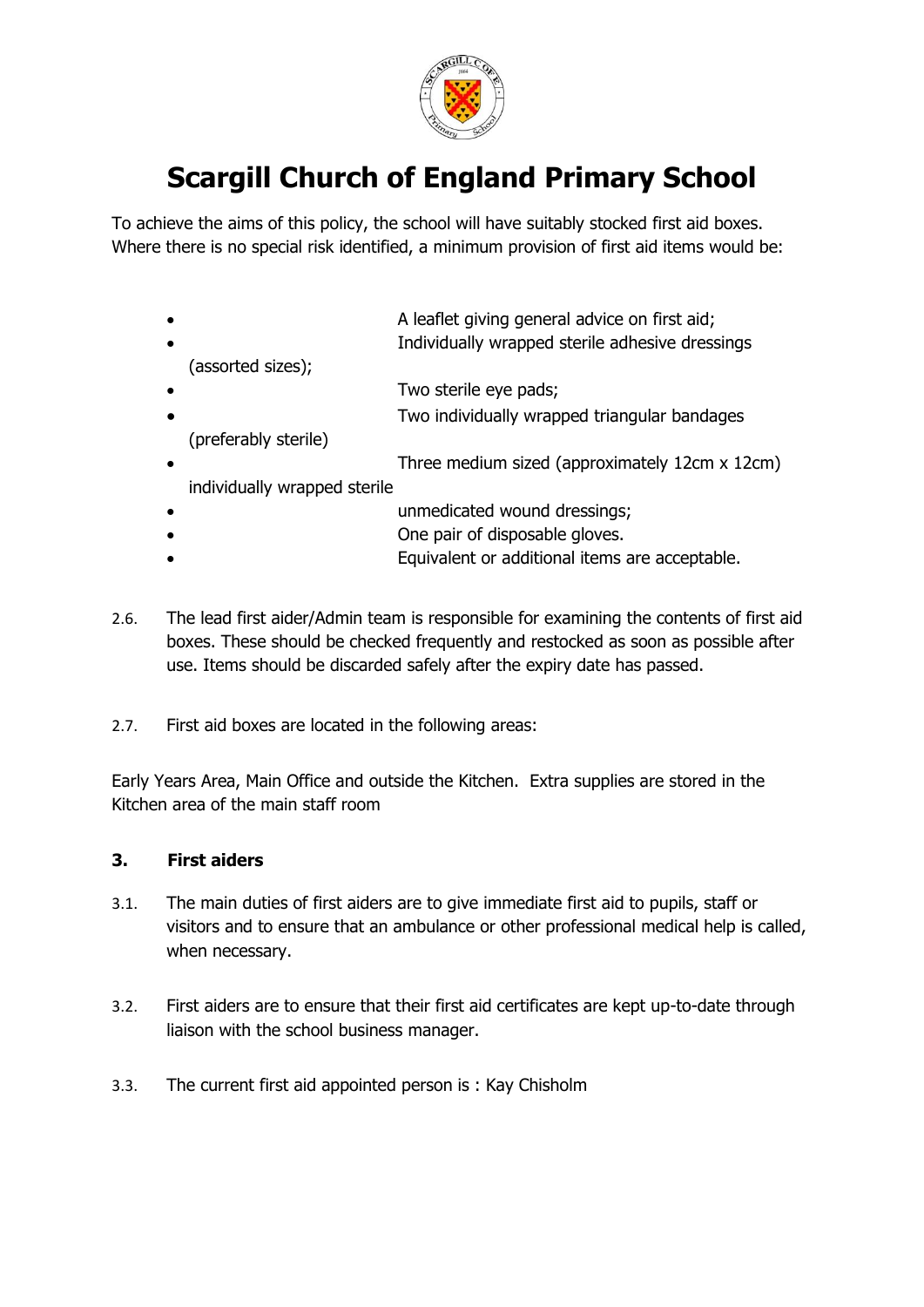

### **4. Emergency procedure in the event of an accident, illness or injury**

- 4.1. If an accident, illness or injury occurs, the member of staff in charge will assess the situation and decide on the appropriate course of action, which may involve calling for an ambulance immediately or calling for a first aider.
- 4.2. If called, a first aider will assess the situation and take charge of first aid administration.
- 4.3. In the event that the first aider does not consider that he/she can adequately deal with the presenting condition by the administration of first aid, then he/she should arrange for the injured person to access appropriate medical treatment without delay.
- 4.4. Where an initial assessment by the first aider indicates a moderate to serious injury has been sustained, one or more of the following actions will be taken:
	- Administer emergency help and first aid to all injured persons. The purpose of this is to keep the accident victim(s) alive and, if possible, comfortable, before professional medical help can be called. Also, in some situations, action now can prevent the accident from getting more serious, or from involving more victims.
	- Call an ambulance or a doctor, if this is appropriate  $$ after receiving a parent's clear instruction, take the accident victim(s) to a doctor or to a hospital. Moving the victim(s) to medical help is only advisable if the person doing the moving has sufficient knowledge and skill to make the move without making the injury worse.
	- Make sure that no further injury can result from the accident, either by making the scene of the accident safe, or (if they are fit to be moved) by removing injured persons from the scene.
	- See to any children who may have witnessed the accident or its aftermath and who may be worried, or traumatised, in spite of not being directly involved. They will need to be taken away from the accident scene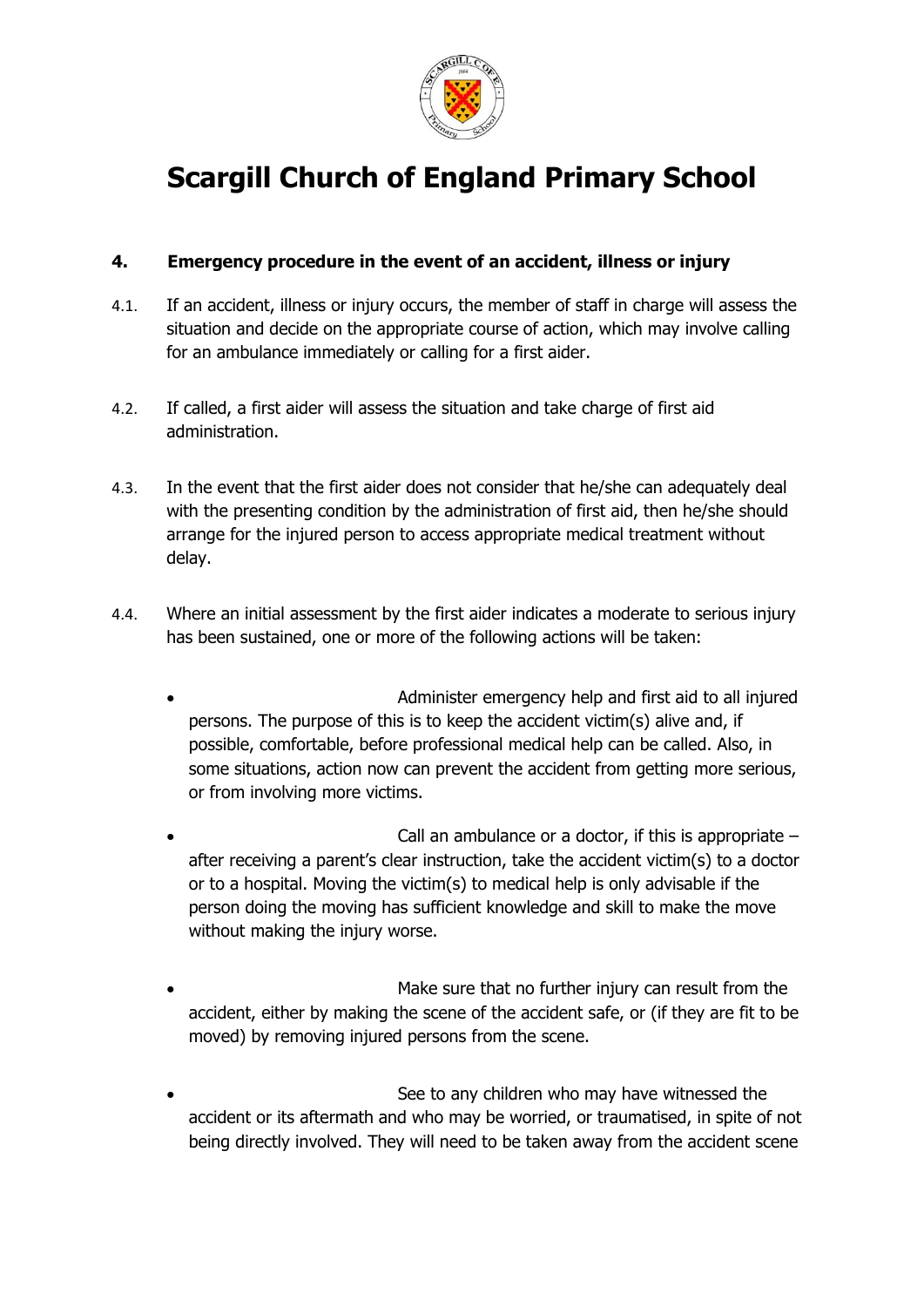

and comforted. Younger or more vulnerable children may need parental support to be called immediately.

- When the above action has been taken, the incident must be reported to:
	- The Head of School, RIDDOR if appropriate
	- The parents/carer of the victim(s)

#### **5. Reporting to parents**

- 5.1. In the event of incident or injury to a pupil, at least one of the pupil's parents must be informed as soon as practicable.
- 5.2. Parents must be informed in writing of any injury to the head, minor or major, and be given guidance on action to take if symptoms develop.
- 5.3. In the event of serious injury or an incident requiring emergency medical treatment, the pupil's class teacher will telephone the pupil's parents as soon as possible.
- 5.4. A list of emergency contact details is kept at reception/admin office.

#### **6. Visits and events off-site**

- 6.1. Before undertaking any off-site events, the teacher organising the trip or event will assess the level of first aid provision required by undertaking a suitable and sufficient risk assessment of the event and persons involved. This will be reviewed by the school's trip coordinator before the event is organised.
- 6.2. Please see the separate Educational Visits and School Trips Policy for more information about the school's educational visit requirements.

#### **7. Storage of medication**

7.1. Medicines are always securely stored in accordance with individual product instructions, save where individual pupils have been given responsibility for keeping such equipment with them.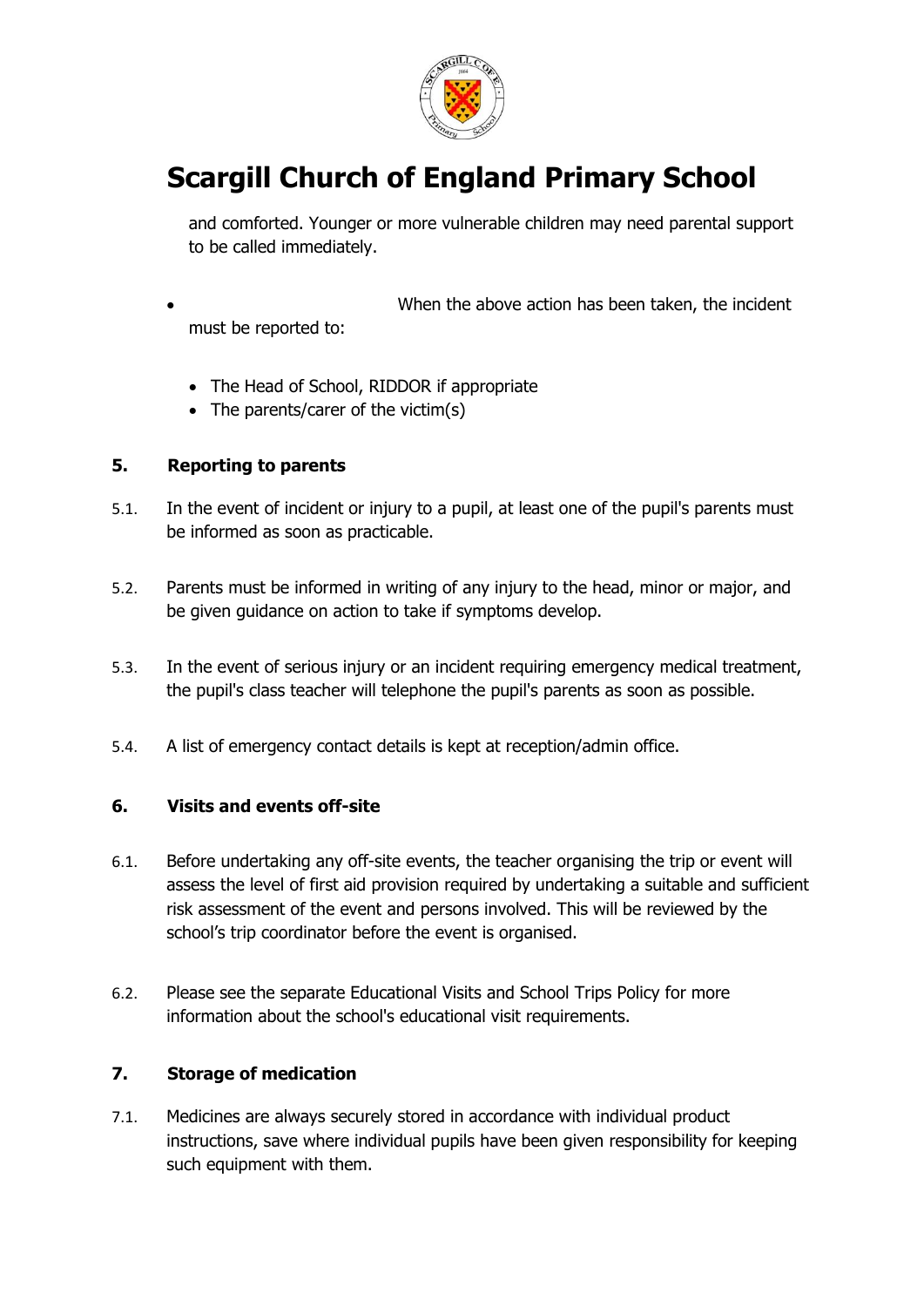

- 7.2. All medicines shall be stored in the original container in which they were dispensed, together with the prescriber's instructions for administration, and properly labelled, showing the name of the patient, the date of prescription and the date of expiry of the medicine.
- 7.3. All medicines will be returned to the parent to arrange for safe disposal when they are no longer required.
- 7.4. Parents should advise the school when a child has a chronic medical condition so that staff can be trained to deal with any emergency in an appropriate way. Examples of this include epilepsy and diabetes. A disclaimer will be signed by the parents in this regard.

#### **8. Illness**

- 8.1. When a child becomes ill during the day, the parents/carer will be contacted and asked to pick their child up from school as soon as possible.
- 8.2. A quiet area will be set aside for withdrawal and for pupils to rest while they wait for their parents/carer to arrive to pick them up. Pupils will be monitored during this time.

#### **9. Consent**

- 9.1. Parents will be asked to complete and sign a medical consent form when their child is admitted to the school, which includes emergency numbers, details of allergies and chronic conditions, and consent for the administration of emergency first aid – these forms will be updated periodically.
- 9.2. Staff do not act 'in loco parentis' in making medical decision as this has no basis in law – staff always aim to act and respond to accidents and illness based on what is reasonable under the circumstances and will always act in good faith while having the best interests of the child in mind – guidelines are issued to staff in this regard.